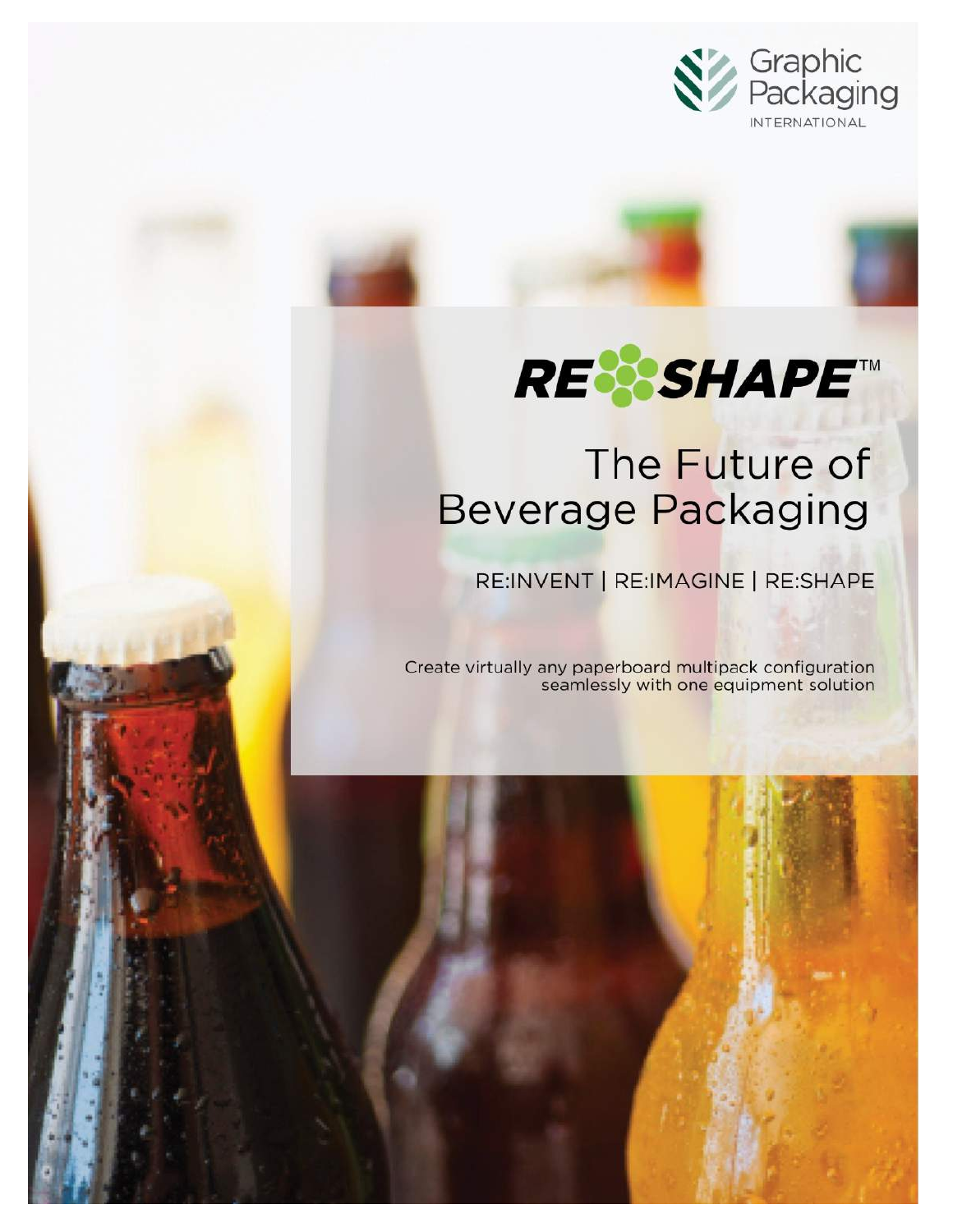## ReShape™Packaging Portfolios

#### Standard Portfolio

The Standard Portfolio includes all current rectangular pack styles.



|                | 6 | 8 | .9 | 10. |  |  | 12 14 15 16 18 20 21 24 28 32 |  |  |
|----------------|---|---|----|-----|--|--|-------------------------------|--|--|
| <b>Bottles</b> |   |   |    |     |  |  |                               |  |  |
| Cans           |   |   |    |     |  |  |                               |  |  |

Dimensions of primary container determine format range





## Economy Portfolio

The Economy Portfolio includes internally nested formats that generate fiber savings using smaller blank sizes and no inserts. It also creates a roomier handle for added carrying comfort.

| Cans           |    |    |      |  |  | <b>.</b>                         |  |  |  |
|----------------|----|----|------|--|--|----------------------------------|--|--|--|
| <b>Bottles</b> |    |    |      |  |  |                                  |  |  |  |
|                | 8. | 11 | - 14 |  |  | 15 17 18 19 20 22 23 26 27 30 31 |  |  |  |

Dimensions of primary container determine format range

.



## Premium | Promotional Portfolio

The Premium | Promotional Portfolio includes externally nested formats that allow for shape and handle configurations previously unattainable in the beverage category.



|                | 10 | 13 | 14 | 16 | 18 | - 19 | 22 26     | 30 |
|----------------|----|----|----|----|----|------|-----------|----|
| <b>Bottles</b> |    |    |    |    |    |      |           |    |
| Cans           |    |    |    |    |    |      | $\bullet$ |    |

Dimensions of primary container determine format range



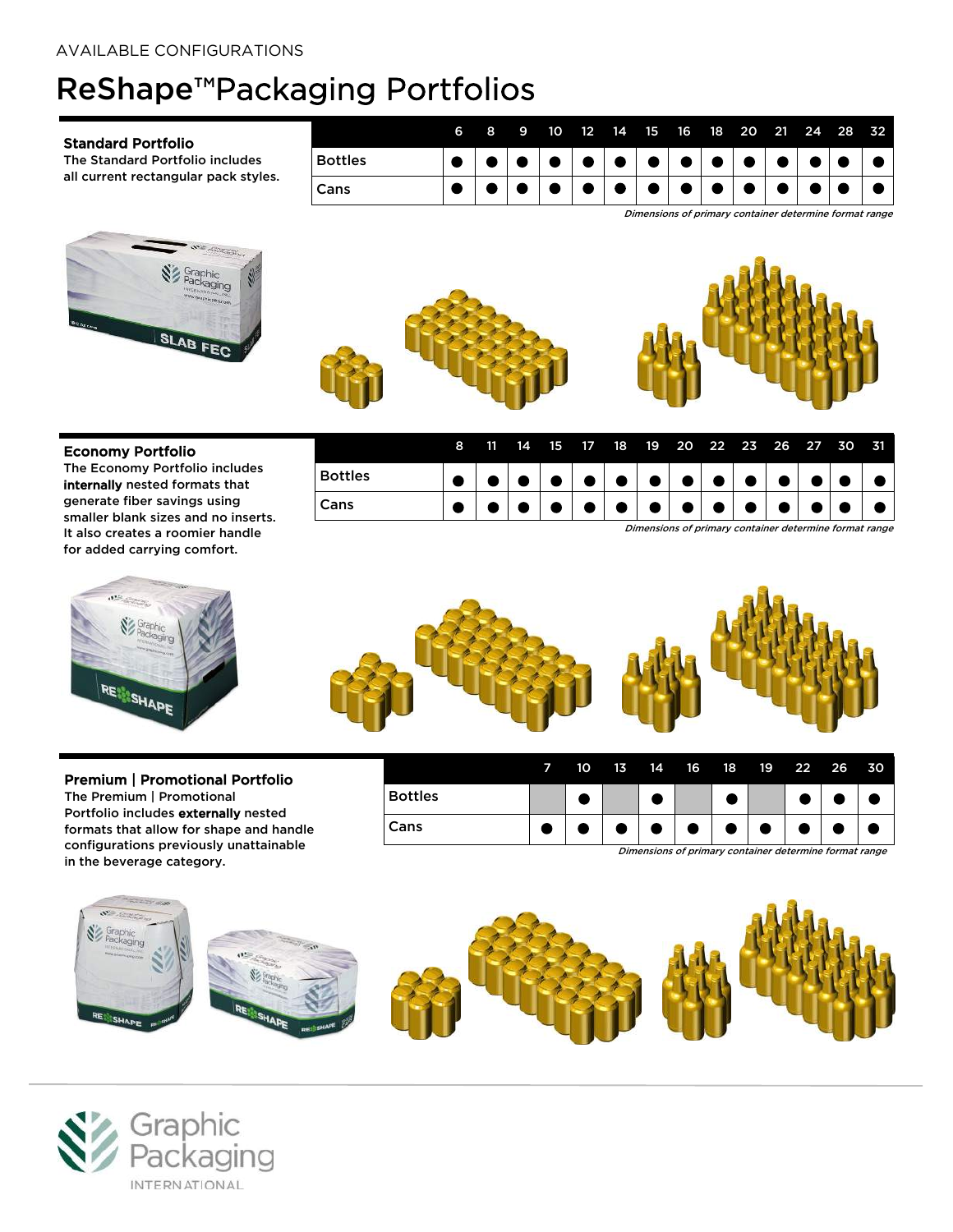## EQUIPMENT SOLUTION GPI QuikFlex™ ReShape™

New GPI QuikFlex ReShape equipment runs a variety of primaries in standard rectangular formats PLUS nested solutions.

Description: Changeover 20 to 75 minutes | No tool needed Extended Magazine or Auto-loader available Walk-in Frame







| <b>Machine</b>        |       | <b>Max Speed</b> |                         |                | <b>Portfolio</b> | Pack Range                       | <b>Diameter</b> |                                  |           |                 |
|-----------------------|-------|------------------|-------------------------|----------------|------------------|----------------------------------|-----------------|----------------------------------|-----------|-----------------|
| <b>Specifications</b> | Pitch | (Line/Surge)     | <b>Standard</b><br>Cans | <b>Bottles</b> | Cans             | <b>Economy</b><br><b>Bottles</b> | Cans            | <b>Premium</b><br><b>Bottles</b> |           | Range           |
| <b>Single Layer</b>   | 12.5" | 230/275<br>ppm   | 17                      | 17             | 14               | 14                               | 10              | 6                                | 6 thru 32 | 53mm - 66<br>mm |